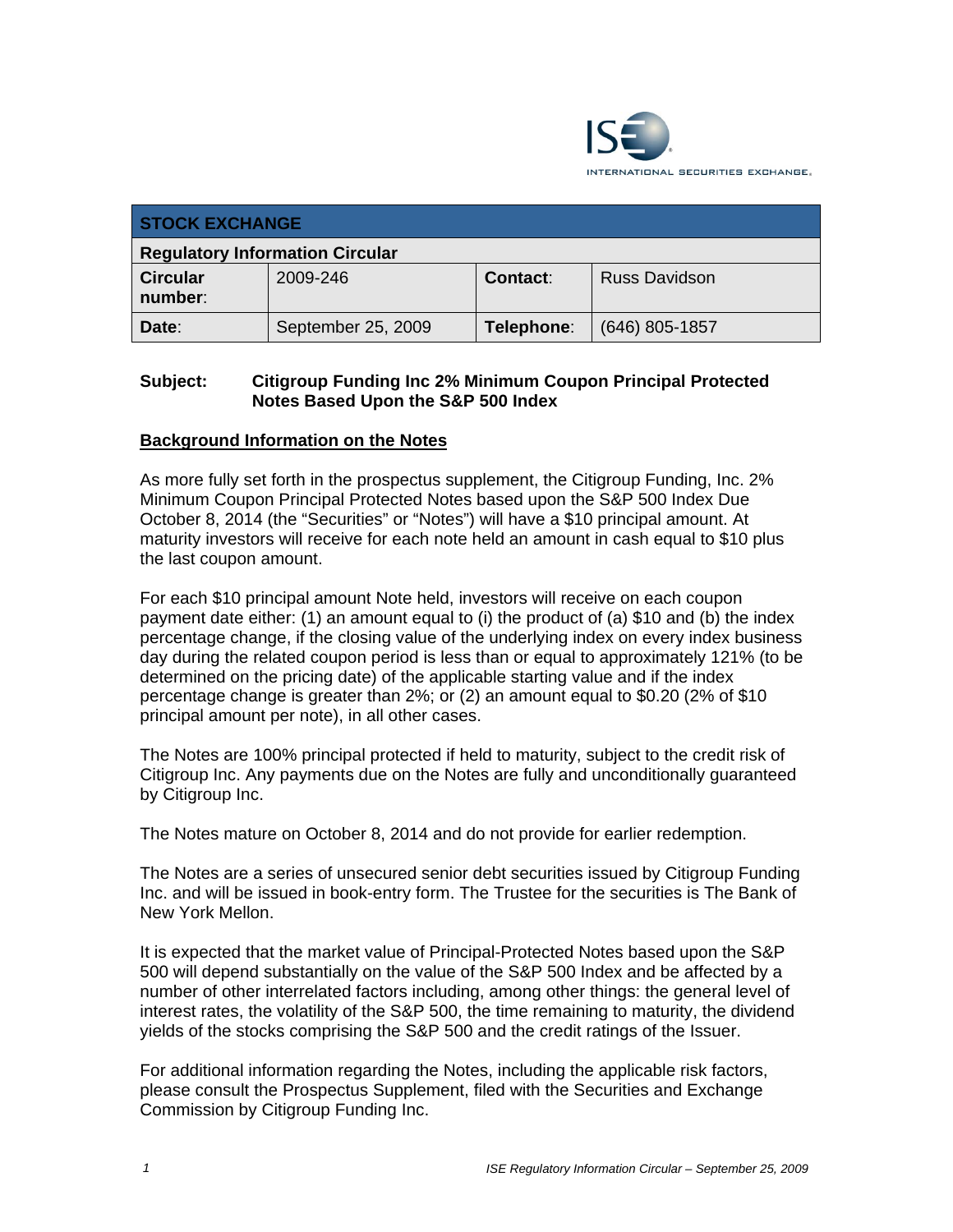## **Exchange Rules Applicable to Trading in the Shares**

The Shares are considered equity securities, thus rendering trading in the Shares subject to the Exchanges' existing rules governing the trading of equity securities.

# **Trading Hours**

Trading in the Shares on ISE is on a UTP basis and is subject to ISE equity trading rules. The Shares will trade from 8:00 a.m. until 8:00 p.m. Eastern Time. Equity Electronic Access Members ("Equity EAMs") trading the Shares during the Extended Market Sessions are exposed to the risk of the lack of the calculation or dissemination of underlying index value or intraday indicative value ("IIV"). For certain derivative securities products, an updated underlying index value or IIV may not be calculated or publicly disseminated in the Extended Market hours. Since the underlying index value and IIV are not calculated or widely disseminated during Extended Market hours, an investor who is unable to calculate implied values for certain derivative securities products during Extended Market hours may be at a disadvantage to market professionals.

## **Trading Halts**

ISE will halt trading in the Shares in accordance with ISE Rule 2101(a)(2)(iii). The grounds for a halt under this Rule include a halt by the primary market because it stops trading the Shares and/or a halt because dissemination of the IIV or applicable currency spot price has ceased, or a halt for other regulatory reasons. In addition, ISE will stop trading the Shares if the primary market de-lists the Shares.

**This Regulatory Information Circular is not a statutory Prospectus. Equity EAMs should consult the Registration Statement, or Prospectus for the Notes for relevant information.**